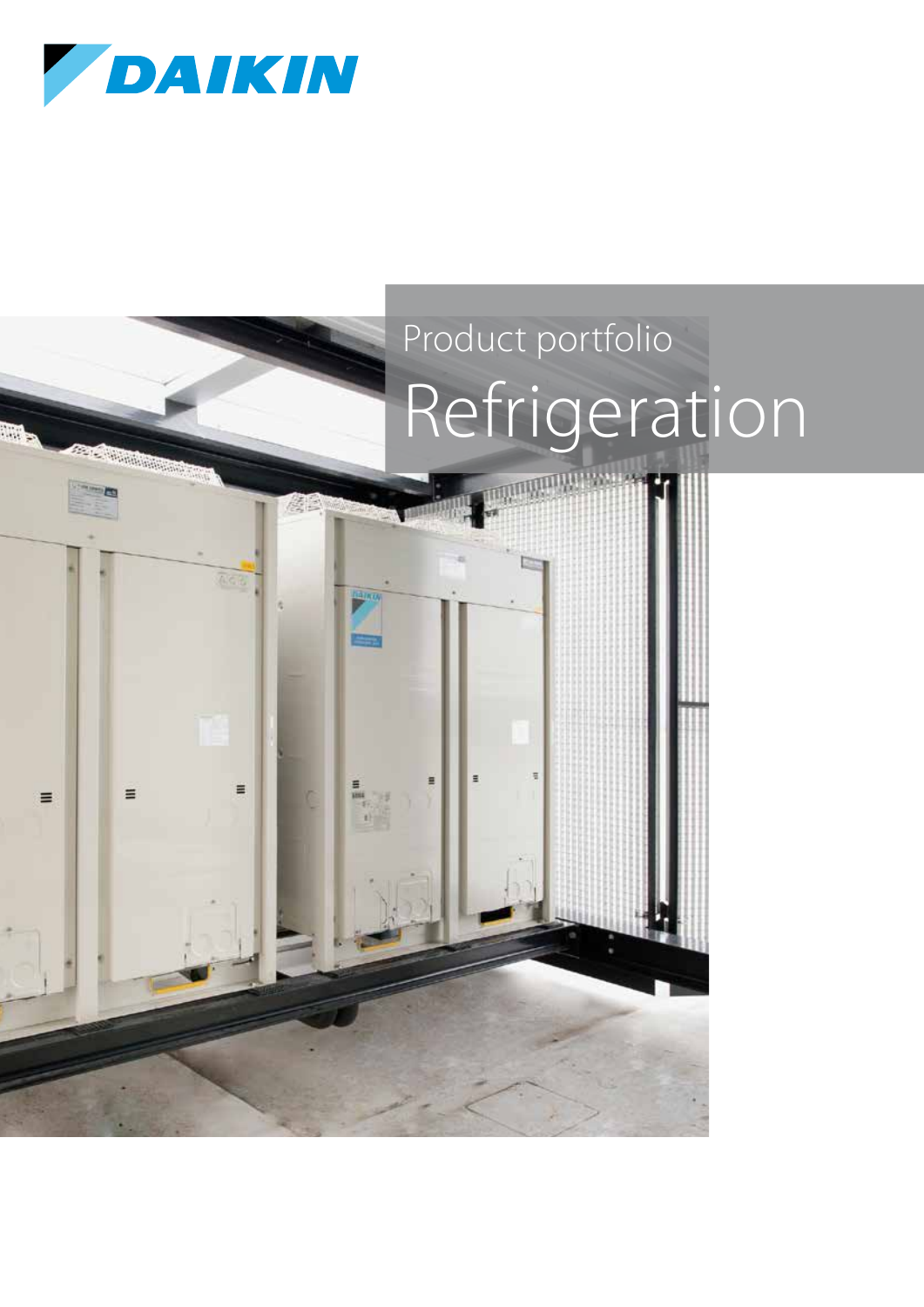## Highly efficient solutions to match your refrigeration needs

Daikin offers solutions for both commercial and industrial refrigeration. Our comprehensive range is suitable for many different environments – from convenience stores and supermarkets to cold storage warehouses and food processing plants.

Daikin's fully packaged outdoor units are assembled and tested rigorously in our factories. The units are protected by weather resistant housing made of

electro-galvanised steel with an anti-corrosion treatment, for a long life even in severe weather conditions.

Whether you are looking for low temperature or medium temperature refrigeration for applications with fluctuating loads, Daikin offers an energy-efficient solution for every refrigeration requirement.

## Indoor units for connection to Conveni-Pack

**To respond to all shop requirements for comfort cooling and heating, a wide range of VRV indoor units and Biddle air curtains are available.**

Capacity class (kW)

| Model                                              | <b>Product name</b> |     | 50  | 63   | 80   | 100  | 125                      | 140  | 200  | 250  |
|----------------------------------------------------|---------------------|-----|-----|------|------|------|--------------------------|------|------|------|
| Cooling capacity (kW) <sup>1</sup>                 |                     |     | 5.6 | 7.1  | 9.0  | 11.2 | 14.0                     | ÷,   | 22.4 | 28.0 |
| Heating capacity (kW) <sup>2</sup>                 |                     | 6.3 | 8.0 | 10.0 | 12.5 | 16.0 | $\overline{\phantom{a}}$ | 25.0 | 31.5 |      |
| Round flow cassette                                | FXFQ-A              |     |     |      |      |      |                          |      |      |      |
| 2-way blow<br>ceiling mounted cassette             | FXCQ-A              |     |     |      |      |      | ٠                        |      |      |      |
| Ceiling mounted<br>corner cassette                 | FXKQ-MA             |     |     |      |      |      |                          |      |      |      |
| Concealed ceiling unit<br>with inverter driven fan | FXSQ-P              |     |     |      |      |      |                          |      |      |      |
| Concealed ceiling unit<br>with inverter driven fan | FXMQ-P7             |     |     |      |      |      |                          |      |      |      |
| Large concealed<br>ceiling unit                    | FXMQ-MA             |     |     |      |      |      |                          |      |      |      |
| Ceiling suspended unit                             | FXHQ-A              |     |     |      |      |      |                          |      |      |      |
| 4-way blow ceiling<br>suspended unit               | FXUQ-A              |     |     |      |      |      |                          |      |      |      |
| Floor standing unit                                | FXLQ-P              |     |     |      |      |      |                          |      |      |      |
| Concealed<br>floor standing unit                   | FXNQ-P              |     |     |      |      |      |                          |      |      |      |

Capacity class (kW)

| Model                              | <b>Product Name</b> | 80          | 100           | 125  | 140           | 200  | 250           |
|------------------------------------|---------------------|-------------|---------------|------|---------------|------|---------------|
| Heating capacity (kW) <sup>2</sup> |                     | $7.4 - 9.2$ | $11.6 - 13.4$ | 15.6 | $16.2 - 19.9$ | 29.4 | $29.4 - 31.1$ |
| Biddle air curtain<br>free hanging | CYVS-DK             |             |               |      |               |      |               |
| Biddle air curtain cassette        | CYVM-DK             |             |               |      |               |      |               |
| Biddle air curtain recessed        | <b>CYVL-DK</b>      |             |               |      |               |      |               |

Nominal cooling capacities are based on: indoor temperature: 27°CDB / 19°CWB, outdoor temperature: 35°CDB, piping length: 7.5m, level difference: 0m<br>Nominal heating capacities are based on: indoor temperature: 20°CDB, outd

3 Optional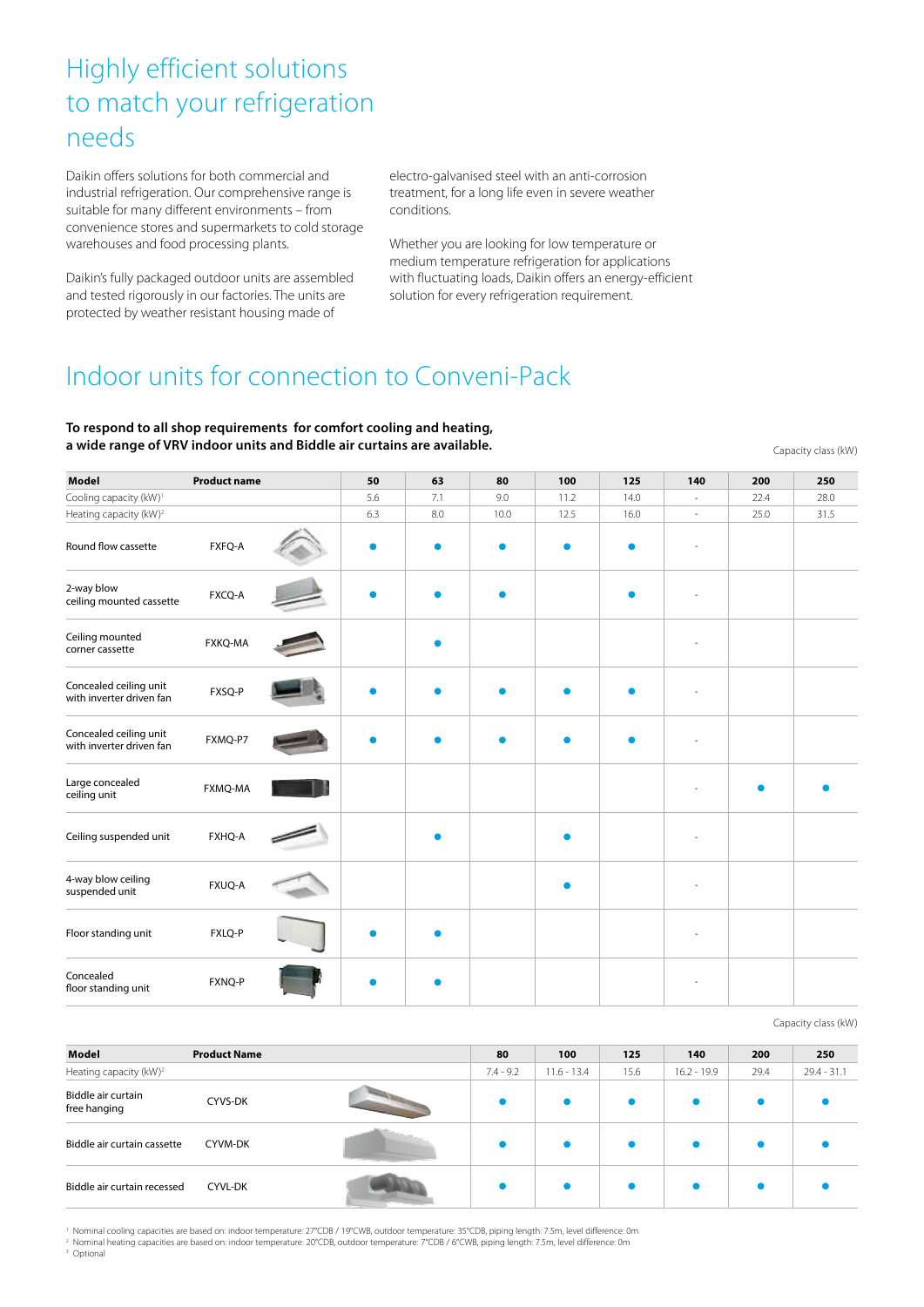## Products overview

| Model                                                                               | <b>Product name</b>                                 | Capacity (kW) | $\mathbf 0$ | $\mathbf{2}$ | 5 | 10 | ${\bf 25}$ | 50 | 100 | 150 | 300 | 450 |
|-------------------------------------------------------------------------------------|-----------------------------------------------------|---------------|-------------|--------------|---|----|------------|----|-----|-----|-----|-----|
| Inverter condensing<br>unit for commercial<br>refrigeration                         | ZEAS<br>LREQ-BY1                                    |               |             |              |   |    |            |    |     |     |     |     |
|                                                                                     | Multi ZEAS<br>LREQ-BY1                              |               |             |              |   |    |            |    |     |     |     |     |
| Integrated solution<br>for chilling, freezing<br>and comfort cooling<br>and heating | Conveni-Pack<br>LRYEQ-AY1                           |               |             |              |   |    |            |    |     |     |     |     |
| Booster unit to allow<br>both ZEAS and<br>Conveni-Pack<br>freezing applications     | Booster unit<br>LCBKQ-AV1                           |               |             |              |   |    |            |    |     |     |     |     |
| Commercial condensing units<br>with reciprocating technology JEHCCU-M1/M3/L1/L3     | $CCU$<br>JEHCCU-CM1/CM3                             |               |             |              |   |    |            |    |     |     |     |     |
| Commercial condensing units<br>with scroll technology                               | $\textsf{SCU}$<br>JEHSCU-M1/M3/L3<br>JEHSCU-CM1/CM3 |               |             |              |   |    |            |    |     |     |     |     |
| Inverter condensing unit<br>for industrial refrigeration                            | $\textsf{ICU}$<br>ICUHS-HA                          |               |             |              |   |    |            |    |     |     |     |     |